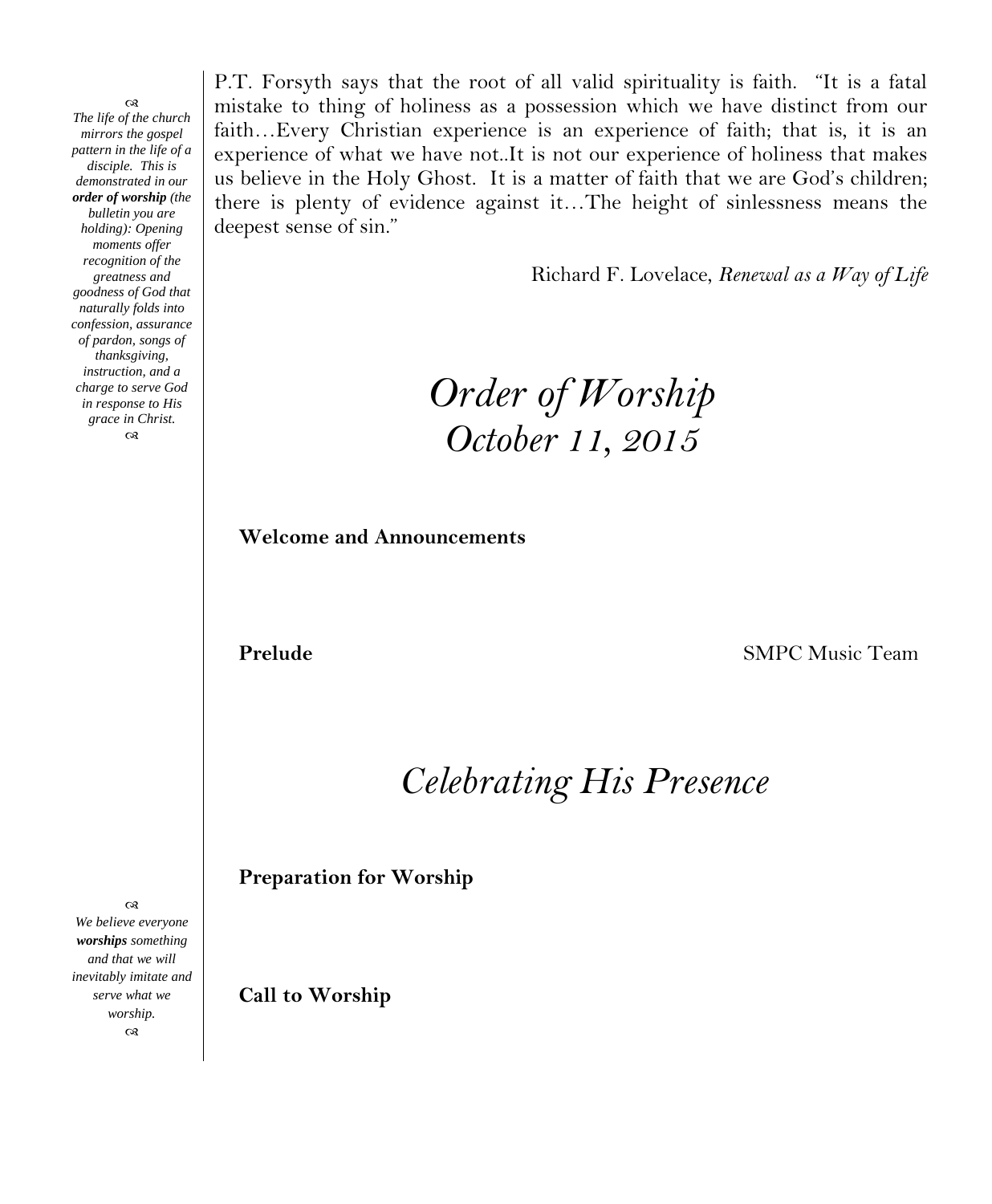# **Glorious Things of Thee Are Spoken**

Glorious things of thee are spoken, Zion, city of our God; He whose word cannot be broken formed thee for His own abode: On the Rock of Ages founded, what can shake thy sure repose? With salvation's walls surrounded, thou may'st smile at all thy foes.

See, the streams of living waters, springing from eternal love, Well supply thy sons and daughters, and all fear of want remove: Who can faint, while such a river ever flows their thirst t'assuage? Grace which, like the Lord, the giver, never fails from age to age.

Round each habitation hov'ring, see the cloud and fire appear For a glory and a cov'ring, showing that the Lord is near: Thus deriving from their banner light by night and shade by day, Safe they feed upon the manna which He gives them when they pray.

Savior, if of Zion's city I, through grace, a member am, Let the world deride or pity, I will glory in Thy name: Fading is the worldling's pleasure, all his boasted pomp and show; Solid joys and lasting treasure none but Zion's children know.

## **Invocation**

#### **A Gospel Moment**

## **The Prayer of Confession and Repentance**

Lord God, we have given more weight to our successes and our happiness than to Your will. We have eaten without a thought for the hungry. We have spoken without an effort to understand others. We have kept silence instead of telling the truth. We have judged others, forgetful that You alone are the Judge. We have acted rather in accordance with our opinions than according to Your commands. Within Your church we have been slow to practice love of our neighbors. And in the world we have not been Your faithful servants. Forgive us and help us to live as disciples of Jesus Christ, Your Son, our Savior. Amen.

#### $\infty$

*The gospel moment is a time we use to remind people of the death and resurrection of Jesus Christ. By His obedience we are justified, and by His death we are reconciled to God. As we apprehend this we are ready to confess our sin.*

 $\infty$ 

#### $\infty$

*Since we understand that we are redeemed sinners, we agree with God about our sin to the end that we might be confirmed in the forgiveness and absolution we have in Christ. This pattern of confession makes way for affirmation and confirmation of God's covenant promise that He assures every believer of pardon for the sake of Christ's obedience and substitution*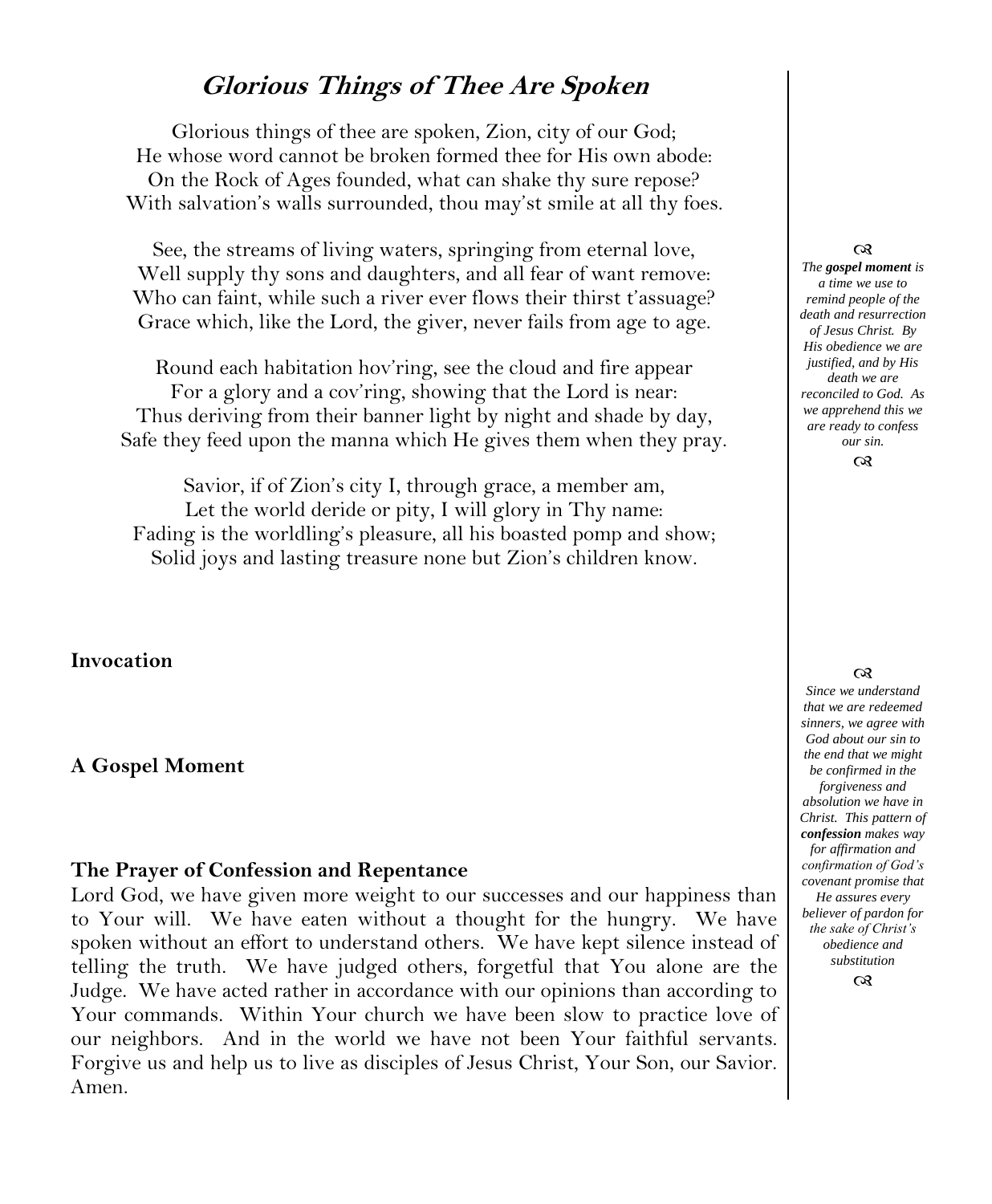## **Assurance of Pardon** *People:* Thanks be to God!

# **Thy Works, Not Mine, O Christ**

Thy works, not mine, O Christ, speak gladness to this heart; They tell me all is done; they bid my fear depart. *(refrain)*

Thy pains, not mine, O Christ, upon the shameful tree, Have paid the law's full price and purchased peace for me. *(refrain)*

Thy righteousness, O Christ, alone can cover me: No righteousness avails save that which is of Thee. *(refrain)*

> *Refrain:* To whom, save Thee, who canst alone For sin atone, Lord, shall I flee?

## **The Blessing**

*Minister:* The grace of God be with you. *People:* And also with you.

**Greeting One Another in the Name of the Lord**

#### $\infty$

*For assurance of pardon, the man who has faith is the man who is no longer looking at himself and no longer looking to himself. He looks entirely to the Lord Jesus Christ and His finished work, and rests on that alone". –Martyn Lloyd-Jones*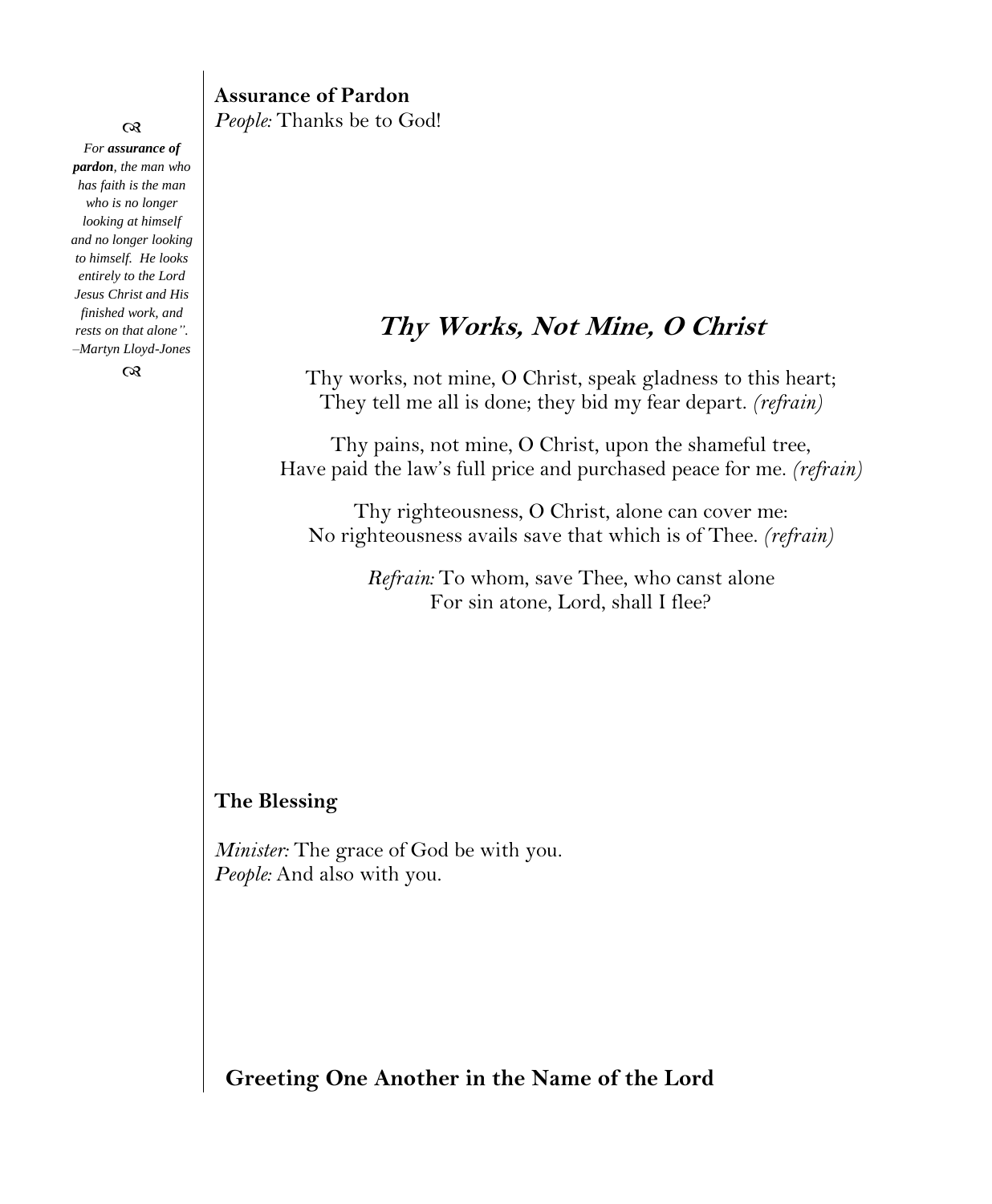# *Experiencing Renewal*

# **O Day of Rest and Gladness**

O day of rest and gladness, O day of joy and light: O balm of care and sadness, most beautiful, most bright; On thee the high and lowly, through ages joined in tune, Sing "Holy, Holy, Holy", to the great God Triune.

On thee, at the creation the light first had its birth; On thee, for our salvation, Christ rose from depths of earth; On thee our Lord, victorious the Spirit sent from heav'n And thus on thee, most glorious, a triple light was giv'n.

Thou art a port protected from storms that round us rise; A garden intersected with streams of Paradise; Thou art a cooling fountain in life's dry, dreary sand; From thee, like Pisgah's mountain, we view our promised land.

New graces ever gaining, from this our day of rest, We reach the rest remaining, to spirits of the blest. \*To Holy Ghost be praises, to Father, and to Son; The church her voice upraises, to Thee, blest Three in One.

*(\*repeat at asterisk)*

# **Open the Eyes of My Heart**

Open the eyes of my heart, Lord, open the eyes of my heart; I want to see You, I want to see You.

Open the eyes of my heart, Lord, open the eyes of my heart; I want to see You, I want to see You.

*Chorus:* To see You high and lifted up, shining in the light of Your glory. Pour out Your power and love as we sing, "Holy, holy, holy."

*(repeat all/repeat chorus)*

*Bridge:* Holy, holy, holy. Holy, holy, holy. Holy, holy, holy. I want to see You.

*(repeat bridge)*

#### $\infty$

*Now that we have reenacted the story of the gospel as a church community, we now experience the renewal merited for us by Jesus Christ. We express this renewal in our singing praises to Jesus for His great mercy towards us.*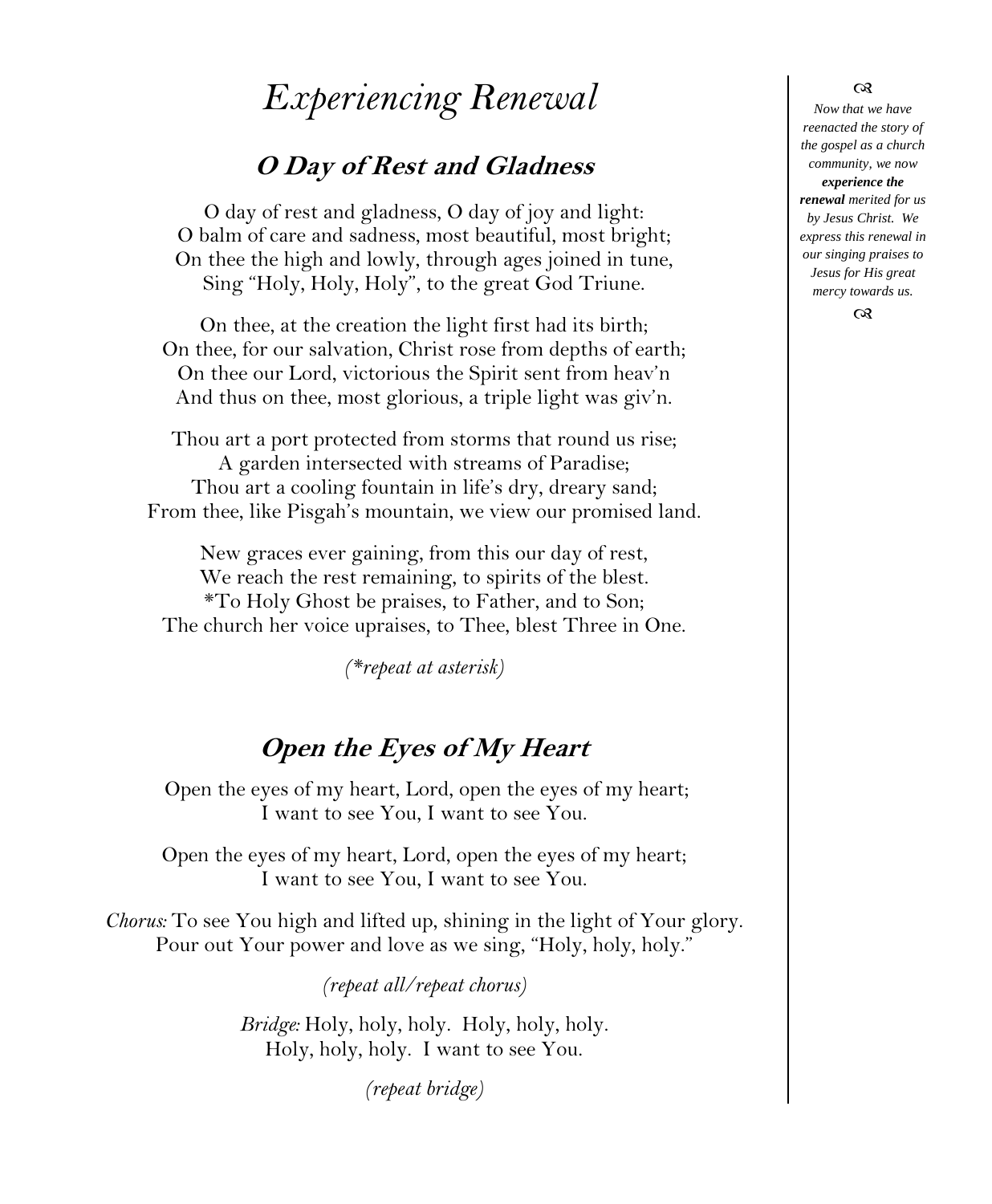## **Pastoral Prayer**

#### $\infty$

*Jesus, our shepherd, prays with us and for us. We pray the pastoral prayer expecting the Holy Spirit to minister Jesus' benefits to us as He prays for us.*

 $\infty$ 

 $^{cs}$ *(Children ages 4-6 may be dismissed for Children's Church during song)*  $\infty$ 

## **Song of Preparation to Hear God's Word**

# **How Deep the Father's Love for Us**

How deep the Father's love for us, how vast beyond all measure; That He should give His only Son to make a wretch His treasure. How great the pain of searing loss, the Father turns His face away; As wounds which mar the Chosen One bring many sons to glory.

Behold the Man upon a cross, my sin upon His shoulders; Ashamed, I hear my mocking voice call out among the scoffers. It was my sin that held Him there until it was accomplished; His dying breath has brought me life – I know that it is finished.

I will not boast in anything, no gifts, no pow'r, no wisdom; But I will boast in Jesus Christ, His death and resurrection. Why should I gain from His reward? I cannot give an answer. But this I know with all my heart: His wounds have paid my ransom.

Why should I gain from His reward? I cannot give an answer. But this I know with all my heart: His wounds have paid my ransom. But this I know with all my heart: His wounds have paid my ransom.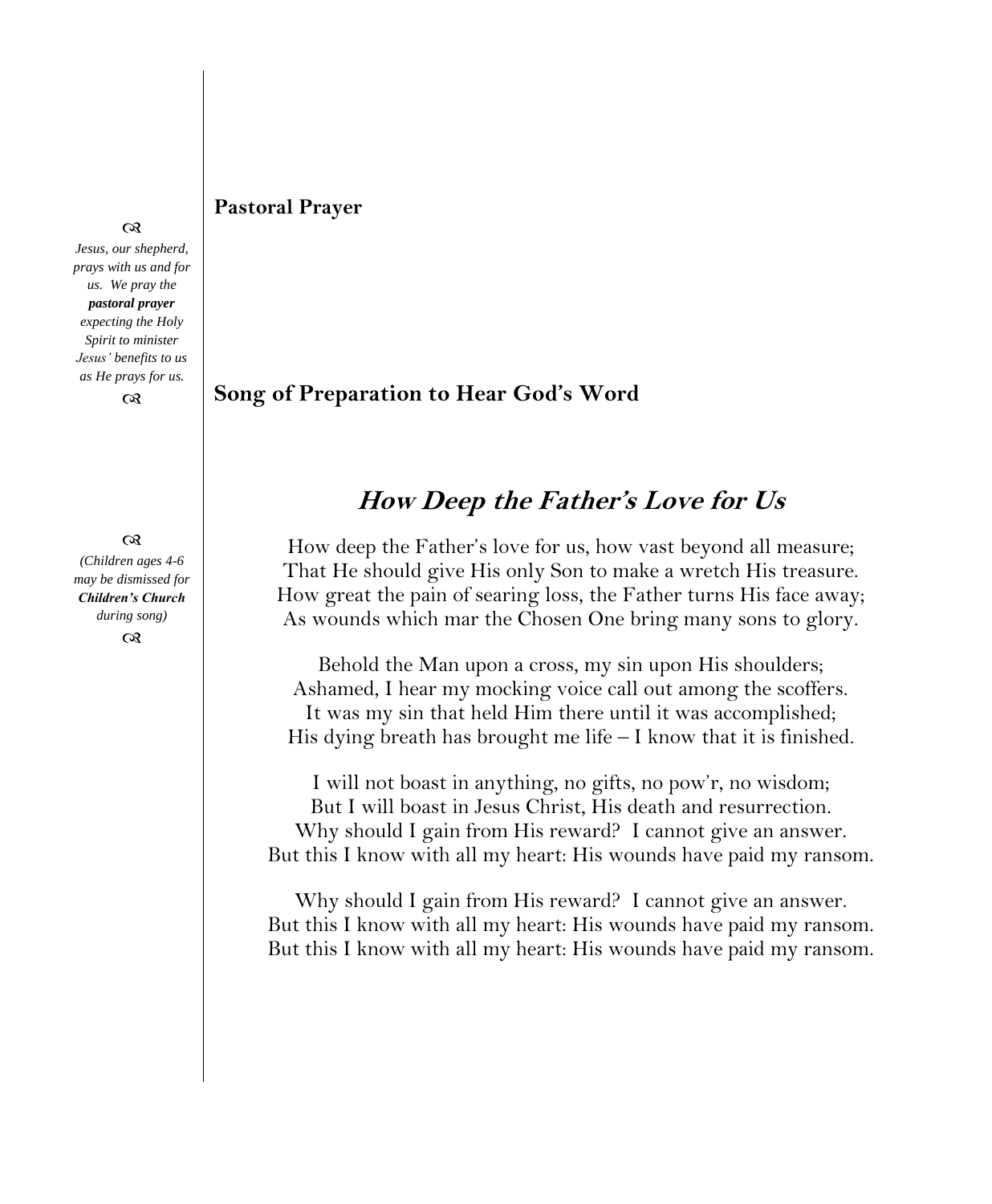# *Deepening Our Commitment*

## **Preaching of the Word Tim Posey**

Series: The Savior of Sinners<br>"Gospel Irony" Luke 18:3 Luke 18:35-43 *Theme: What Faith Looks Like*

Introduction:

This Story…

I. Identifies who Jesus Is

II. Shows Us what Faith Is

III. Highlights Expendables as Disciples

Conclusion:

*Since Jesus Christ has committed Himself to us in the laying down of His precious life, we are reminded of this in the preaching of the Word and likewise called to a daily, deepening commitment to follow after Him.*  $\alpha$